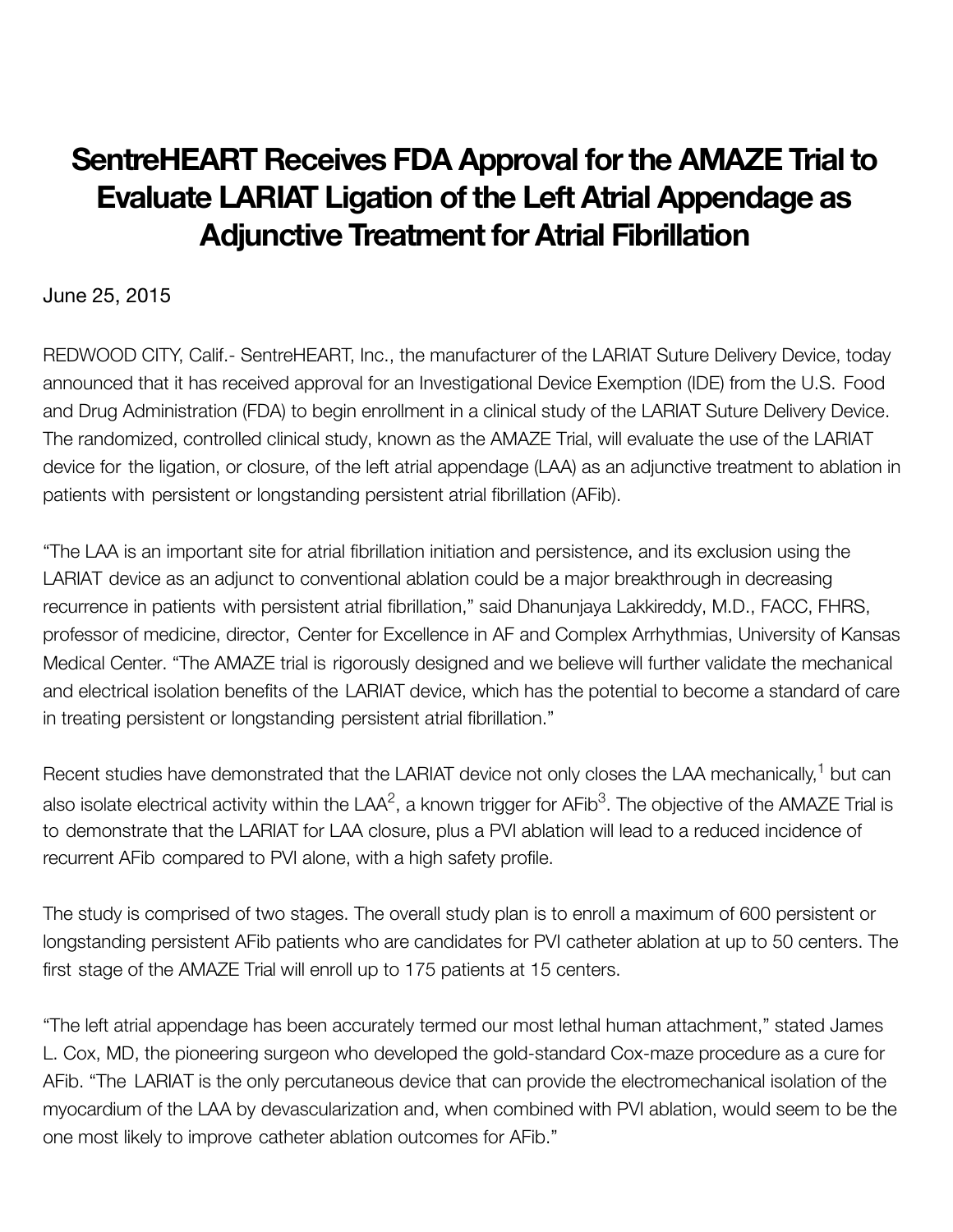AFib is an irregular heartbeat, a rapid heartbeat, or a quivering of the upper chambers of the heart, called the atria, due to a malfunction in the heart's electrical system. It is the most common heart rhythm disorder in the United States, affecting more than 3 million people.<sup>4</sup> By not getting enough oxygen to the body, AFib can lead to heart and valve diseases, sleep apnea, and chronic fatigue. In addition, atrial fibrillation can lead to two potentially life- threatening conditions: stroke and congestive heart failure.

PVI catheter ablation is the standard of care interventional treatment for patients with persistent and longstanding persistent AFib; however, not all electrical activity originates from the pulmonary veins. The LAA has been known to play a role in triggering recurrence of AFib after treatment with PVI catheter ablation,<sup>5</sup> and is the source of most stroke-causing blood clots (thrombus) in AFib patients.<sup>6</sup>

"SentreHEART was fortunate to be able to work closely with leading electrophysiologists and the FDA to ensure the AMAZE Trial would address the most relevant clinical questions and endpoints required to advance the treatment of percutaneous solutions for persistent AFib," said Russell Seiber, CEO of SentreHEART. "Our objective is to address improved treatment strategies for AFib of which the left atrial appendage plays a critical role in the restoration and maintenance of normal sinus rhythm, as well as protection against thromboembolism. The AMAZE Trial is key to fulfilling our commitment to developing clinical evidence that could greatly improve the lives of patients with atrial fibrillation."

## ABOUT LARIAT SUTURE DELIVERY DEVICE

The LARIAT Suture Delivery Device is indicated for suture placement and knot tying in surgical procedures where soft tissues are being approximated and/or ligated with a pre-tied polyester suture. SentreHEART received FDA 510(k) clearances for the LARIAT in 2006, 2009 and 2014. The LARIAT device also has CE Mark approval in Europe.

## ABOUT SENTREHEART

SentreHEART is a privately owned medical device company based in Redwood City, CA. Founded in 2005, SentreHEART has developed technology for remote delivery of suture for closure of anatomic structures.

<sup>1</sup> Bartus K, et al. Percutaneous Left Atrial Appendage Suture Ligation Using the LARIAT Device in Patients with Atrial Fibrillation. J Am Coll Cardiol 2013 Jul 9;62(2):108-18

<sup>2</sup> Han FT, et al. The Effects of LAA Ligation on Electrical Activity. Heart Rhythm. 2014 May; 11(5):864-70